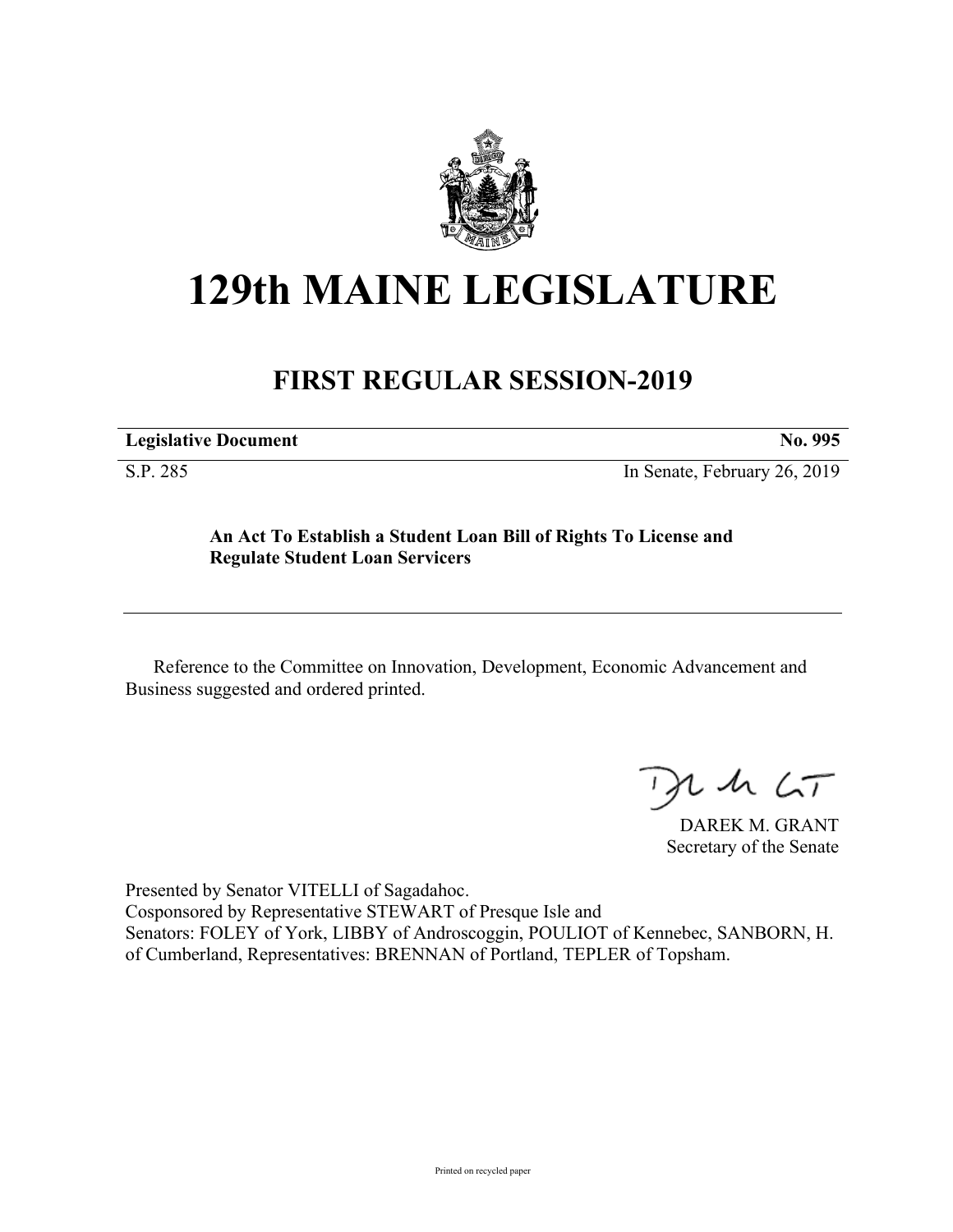| 1                              | Be it enacted by the People of the State of Maine as follows:                                                                                                                                                                                                                                                                                                                                                                                                                                              |
|--------------------------------|------------------------------------------------------------------------------------------------------------------------------------------------------------------------------------------------------------------------------------------------------------------------------------------------------------------------------------------------------------------------------------------------------------------------------------------------------------------------------------------------------------|
| $\overline{2}$                 | Sec. 1. 9-A MRSA art. 14 is enacted to read:                                                                                                                                                                                                                                                                                                                                                                                                                                                               |
| 3                              | <b>ARTICLE 14</b>                                                                                                                                                                                                                                                                                                                                                                                                                                                                                          |
| 4                              | <b>STUDENT LOAN BILL OF RIGHTS</b>                                                                                                                                                                                                                                                                                                                                                                                                                                                                         |
| 5                              | §14-101. Short title                                                                                                                                                                                                                                                                                                                                                                                                                                                                                       |
| 6                              | This Article may be known and cited as "the Student Loan Bill of Rights."                                                                                                                                                                                                                                                                                                                                                                                                                                  |
| 7                              | §14-102. Applicability                                                                                                                                                                                                                                                                                                                                                                                                                                                                                     |
| 8<br>9<br>10<br>11<br>12<br>13 | This Article applies to a person who acts as a student loan servicer in this State,<br>except that this Article does not apply to a supervised financial organization or a financial<br>institution holding company as defined in Title 9-B, section 1011, subsection 1, to a<br>mutual holding company as defined in Title 9-B, section 1052, subsection 2 or to a<br>wholly owned subsidiary of a supervised financial organization, financial institution<br>holding company or mutual holding company. |
| 14                             | §14-103. Definitions                                                                                                                                                                                                                                                                                                                                                                                                                                                                                       |
| 15<br>16                       | As used in this Article, unless the context otherwise indicates, the following terms<br>have the following meanings.                                                                                                                                                                                                                                                                                                                                                                                       |
| 17                             | 1. Servicing. "Servicing" means:                                                                                                                                                                                                                                                                                                                                                                                                                                                                           |
| 18<br>19                       | A. Receiving scheduled periodic payments from a student loan borrower pursuant to<br>the terms of a student education loan;                                                                                                                                                                                                                                                                                                                                                                                |
| 20<br>21<br>22                 | B. Applying the payments of principal and interest and such other payments with<br>respect to the amounts received from a student loan borrower as may be required<br>pursuant to the terms of a student education loan; and                                                                                                                                                                                                                                                                               |
| 23                             | C. Performing other administrative services with respect to a student education loan.                                                                                                                                                                                                                                                                                                                                                                                                                      |
| 24<br>25<br>26<br>27           | 2. Student education loan. "Student education loan" means a loan that is extended<br>to a student loan borrower expressly for postsecondary education expenses or other<br>school-related expenses and does not include open-ended credit or any loan that is<br>secured by real property.                                                                                                                                                                                                                 |
| 28                             | 3. Student loan borrower. "Student loan borrower" means:                                                                                                                                                                                                                                                                                                                                                                                                                                                   |
| 29<br>30                       | A. A resident of this State who has received or agreed to pay a student education<br>loan; or                                                                                                                                                                                                                                                                                                                                                                                                              |
| 31<br>32                       | B. A person who shares legal responsibility with a resident under paragraph A for<br>repaying the student education loan.                                                                                                                                                                                                                                                                                                                                                                                  |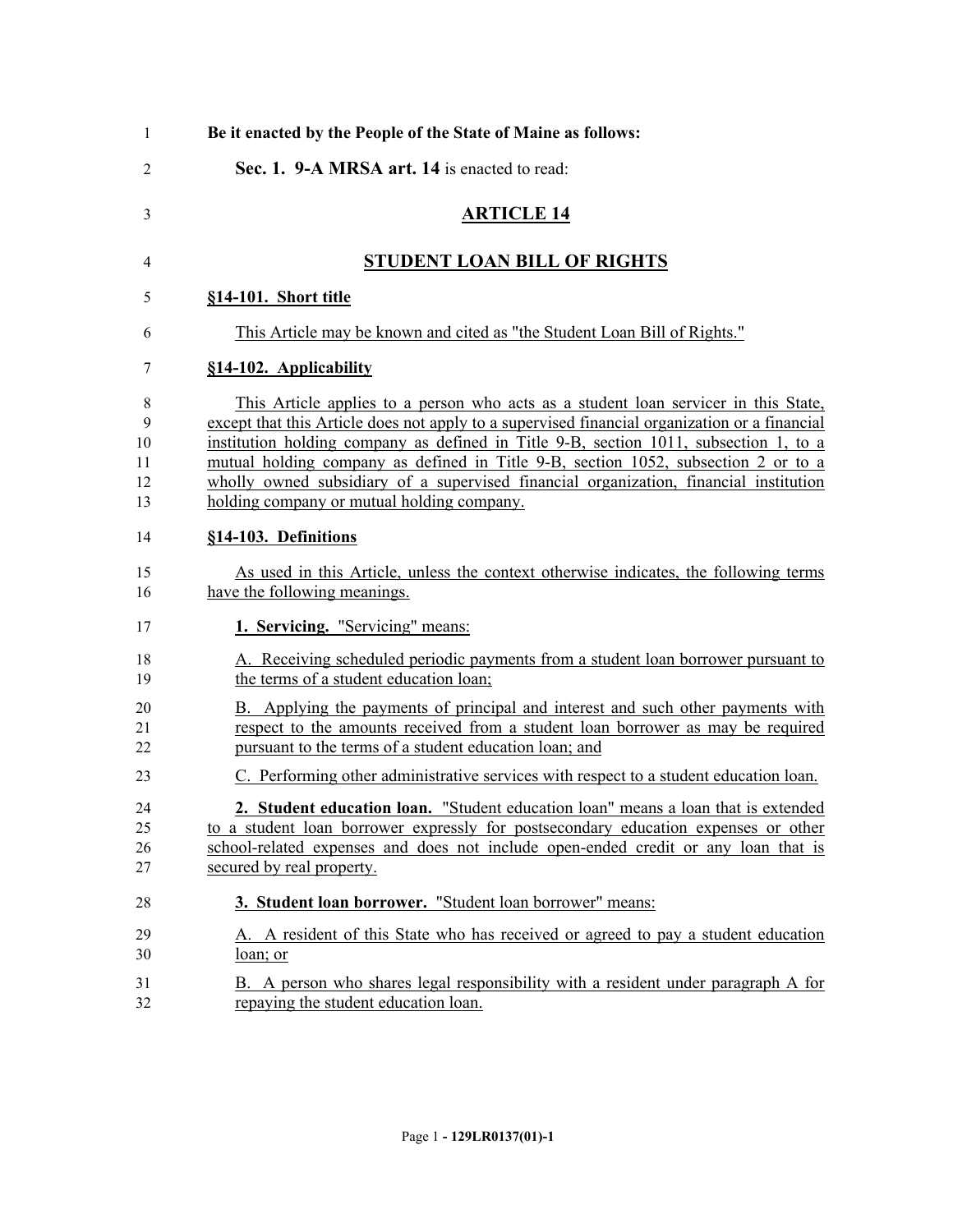**4. Student loan servicer.** "Student loan servicer" means a person, wherever located, responsible for the servicing of a student education loan to a student loan borrower. "Student loan servicer" does not include a supervised financial organization or a financial institution holding company as defined in Title 9-B, section 1011, subsection 1, a mutual holding company as defined in Title 9-B, section 1052, subsection 2 or a wholly owned subsidiary of a supervised financial organization, financial institution holding company or mutual holding company. **5. Superintendent.** "Superintendent" means the Superintendent of Consumer Credit Protection within the Department of Professional and Financial Regulation. **§14-104. Student loan ombudsman** The superintendent shall, using licensing and investigation fees collected pursuant to section 14-107, support, maintain and designate a student loan ombudsman within the Department of Professional and Financial Regulation, Bureau of Consumer Credit Protection to provide timely assistance to student loan borrowers. The student loan ombudsman, in consultation with the superintendent, shall: **1. Complaints.** Receive, review and attempt to resolve complaints from: A. Student loan borrowers; and B. In collaboration with institutions of higher education, student loan servicers and any other participants in student education loan lending, including, but not limited to, originators servicing their own student education loans; **2. Data.** Compile and analyze data on student loan borrower complaints as described in subsection 1 and as resolved pursuant to section 14-106; **3. Assistance.** Assist student loan borrowers to understand their rights and responsibilities under the terms of student education loans; **4. Information.** Provide information to the public, agencies, Legislators and others regarding the problems and concerns of student loan borrowers and make recommendations for resolving those problems and concerns; **5. Laws, regulations and policies.** Analyze and monitor the development and implementation of federal, state and local laws, ordinances, regulations, rules and policies 30 relating to student loan borrowers and recommend any necessary changes; **6. Student loan history.** Review, as authorized and appropriate, the complete student education loan history for a student loan borrower who provides written consent for such a review; **7. Outreach.** Provide sufficient outreach and disseminate information concerning the availability of the student loan ombudsman to assist student loan borrowers and potential student loan borrowers, public institutions of higher education, student loan servicers and any other participants in student education loan lending with any student education loan servicing concerns;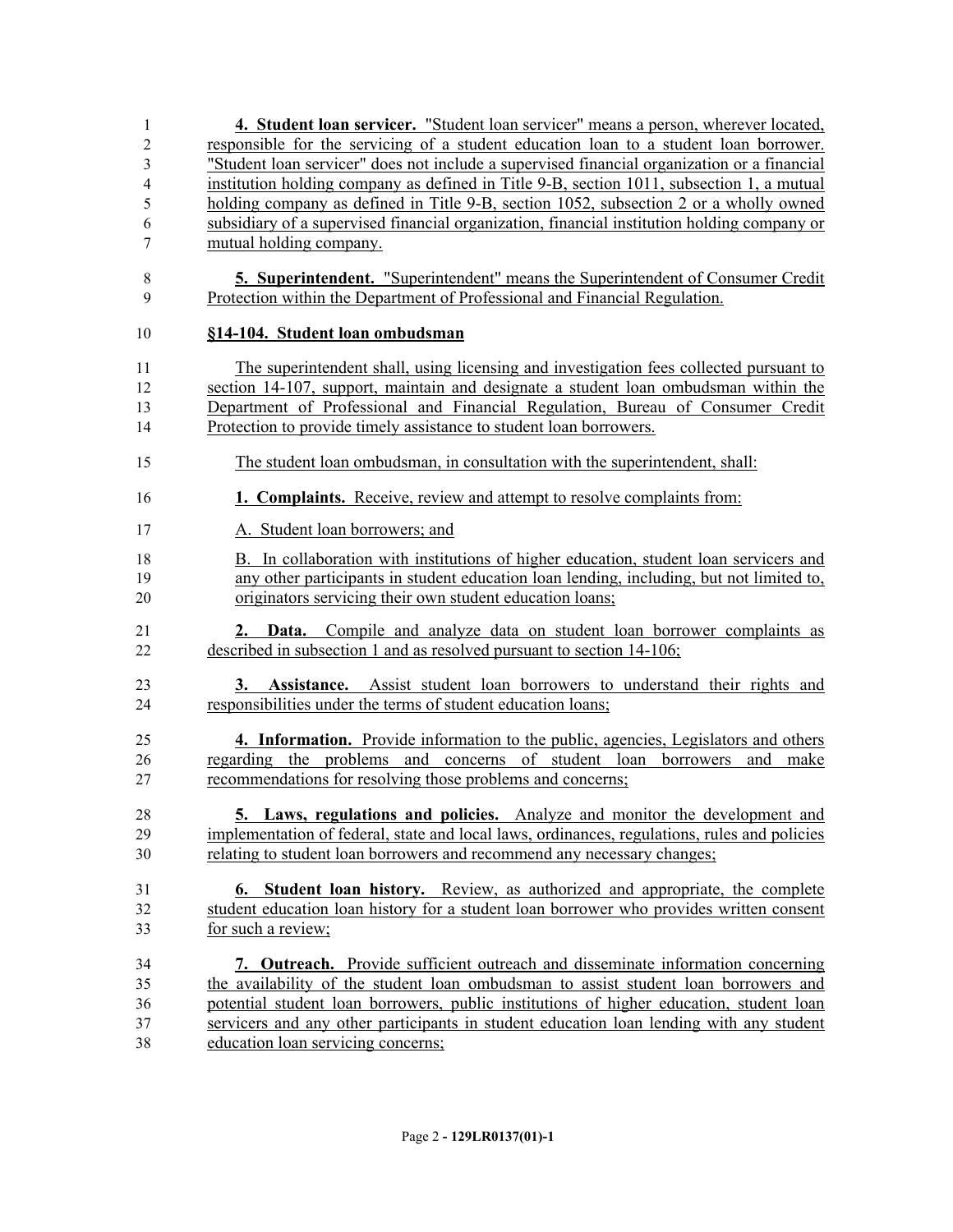- **8. Assistance with complaints.** Seek the assistance of an exempt organization in the resolution of a student loan borrower complaint as described in subsection 1 involving that exempt organization. The exempt organization shall cooperate with the student loan ombudsman as required by section 14-106. For purposes of this subsection, "exempt organization" means the Finance Authority of Maine and financial institutions exempt from this Article pursuant to section 14-107, subsection 1; and **9. Other actions.** Take any other actions necessary to fulfill the duties of the student loan ombudsman as set forth in this Article. **§14-105. Annual report** The superintendent shall submit a report by January 1st of each year to the joint standing committees of the Legislature having jurisdiction over education and cultural affairs and insurance and financial services matters. The report must include: **1. Implementation.** A description of actions taken with respect to the implementation of this Article; **2. Effectiveness.** An assessment of the overall effectiveness of the student loan ombudsman, including information, in the aggregate, regarding student loan borrower complaints investigated with the assistance of an organization that is exempt from this Article pursuant to section 14-107, subsection 1; and **3. Additional steps.** Recommendations regarding additional steps for the Department of Professional and Financial Regulation to gain regulatory control over licensing and enforcement with respect to student loan servicers. **§14-106. Assistance by exempt organization; report** An exempt organization that is requested by the student loan ombudsman to provide assistance pursuant to section 14-104, subsection 8 shall provide, in a timely manner, the information requested by the ombudsman necessary to investigate and resolve a student loan borrower complaint, including the steps taken by the exempt organization to resolve 27 the complaint, or, on its own, shall resolve, in a timely manner, the complaint and provide the ombudsman with documentation regarding the resolution. Annually, an exempt organization that is involved in the resolution of a complaint pursuant to this section shall report to the ombudsman the number of complaints received and the number of complaints resolved by the exempt organization. For purposes of this section, "exempt organization" means the Finance Authority of Maine and financial institutions exempt from this Article pursuant to section 14-107, subsection 1. **§14-107. Licensing of student loan servicers** A person may not act as a student loan servicer, directly or indirectly, without first obtaining a license from the superintendent pursuant to this section, unless that person is exempt from licensure pursuant to subsection 1.
- **1. Exempt.** The following persons are exempt from student loan servicer licensing requirements: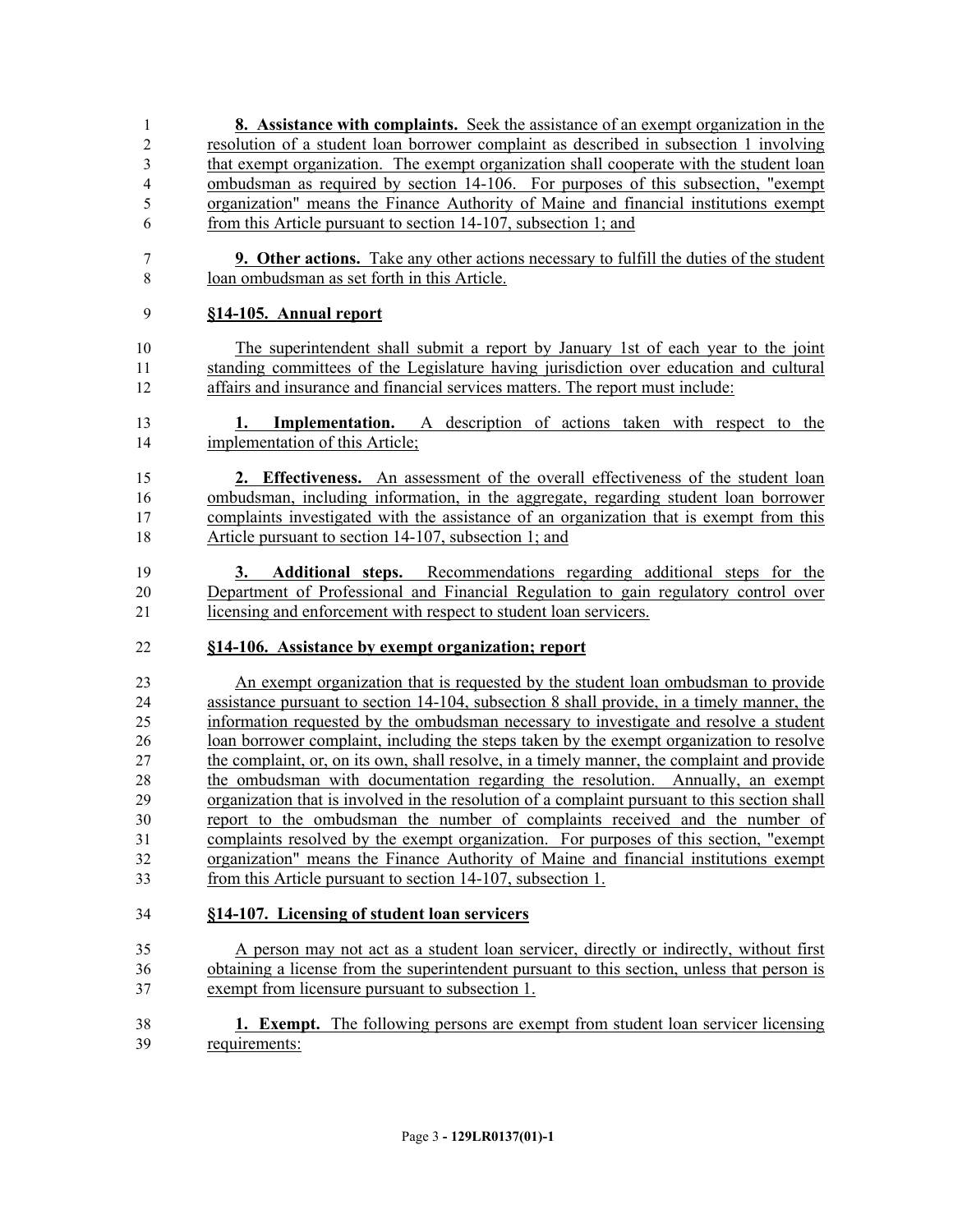| 1<br>2<br>3                                  | A. A licensed bank or credit union, a wholly owned subsidiary of such a bank or<br>credit union and an operating subsidiary of such a bank or credit union as long as<br>each owner of the operating subsidiary is wholly owned by that bank or credit union;                                                                                                                                                                                                                                                                                                                                                                                                                         |
|----------------------------------------------|---------------------------------------------------------------------------------------------------------------------------------------------------------------------------------------------------------------------------------------------------------------------------------------------------------------------------------------------------------------------------------------------------------------------------------------------------------------------------------------------------------------------------------------------------------------------------------------------------------------------------------------------------------------------------------------|
| 4<br>5<br>6<br>7<br>8<br>9<br>10             | B. A supervised financial organization or a Maine financial institution holding<br>company as defined in Title 9-B, section 1011, subsection 2; a Maine financial<br>institution as defined in Title 9-B, section 1011, subsection 6; a mutual holding<br>company as defined in Title 9-B, section 1052, subsection 2 whose home state, as<br>defined in Title 9-B, section 131, subsection 20-A, is Maine; or a wholly owned<br>subsidiary of a supervised financial organization, Maine financial institution holding<br>company, Maine financial institution or mutual holding company; and                                                                                        |
| 11                                           | C. The Finance Authority of Maine.                                                                                                                                                                                                                                                                                                                                                                                                                                                                                                                                                                                                                                                    |
| 12<br>13<br>14                               | 2. Application. A person seeking to act within this State as a student loan servicer<br>shall make a written application to the superintendent for an initial license in such form as<br>the superintendent prescribes. The application must be accompanied by:                                                                                                                                                                                                                                                                                                                                                                                                                       |
| 15<br>16<br>17<br>18                         | A. A financial statement prepared by a certified public accountant or a public<br>accountant, a general partner if the applicant is a partnership, a corporate officer if the<br>applicant is a corporation or a member duly authorized to execute such documents if<br>the applicant is a limited liability company or association;                                                                                                                                                                                                                                                                                                                                                  |
| 19                                           | B. Information regarding the history of criminal convictions of the following:                                                                                                                                                                                                                                                                                                                                                                                                                                                                                                                                                                                                        |
| 20                                           | $(1)$ The applicant;                                                                                                                                                                                                                                                                                                                                                                                                                                                                                                                                                                                                                                                                  |
| 21                                           | Partners, if the applicant is a partnership;<br>(2)                                                                                                                                                                                                                                                                                                                                                                                                                                                                                                                                                                                                                                   |
| 22                                           | (3) Members, if the applicant is a limited liability company or association; and                                                                                                                                                                                                                                                                                                                                                                                                                                                                                                                                                                                                      |
| 23                                           | (4) Officers, directors and principal employees, if the applicant is a corporation.                                                                                                                                                                                                                                                                                                                                                                                                                                                                                                                                                                                                   |
| 24<br>25                                     | The information submitted pursuant to this paragraph must be sufficient, as<br>determined by the superintendent, to make the findings under subsection 3;                                                                                                                                                                                                                                                                                                                                                                                                                                                                                                                             |
| 26                                           | C. A nonrefundable license fee of \$1,000; and                                                                                                                                                                                                                                                                                                                                                                                                                                                                                                                                                                                                                                        |
| 27                                           | D. A nonrefundable investigation fee of \$800.                                                                                                                                                                                                                                                                                                                                                                                                                                                                                                                                                                                                                                        |
| 28<br>29<br>30<br>31<br>32<br>33<br>34<br>35 | 3. Investigation of applicant. Upon the filing of an application for an initial license<br>and the payment of the fees for licensing and investigation pursuant to subsection 2, the<br>superintendent shall investigate the financial condition and responsibility, financial and<br>business experience, character and general fitness of the applicant. The superintendent,<br>in accordance with Title 25, section 1706, may conduct state and national criminal history<br>record checks of the applicant and of each partner, member, officer, director and principal<br>employee of the applicant. The superintendent may issue a license if the superintendent<br>finds that: |
| 36                                           | A. The applicant's financial condition is sound;                                                                                                                                                                                                                                                                                                                                                                                                                                                                                                                                                                                                                                      |
| 37<br>38<br>39                               | B. The applicant's business will be conducted honestly, fairly, equitably, carefully<br>and efficiently within the purposes and intent of this Article and in a manner<br>commanding the confidence and trust of the community;                                                                                                                                                                                                                                                                                                                                                                                                                                                       |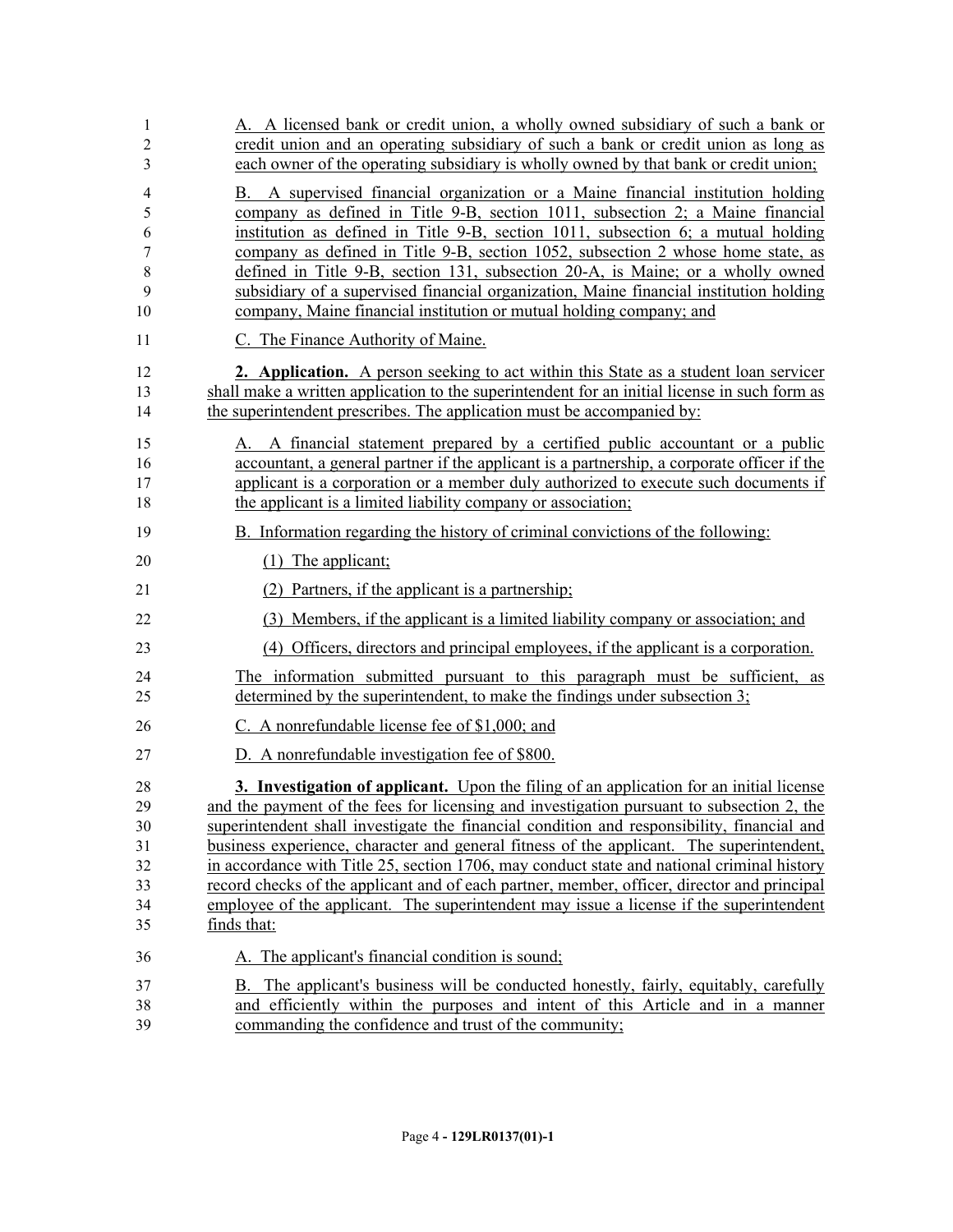| 1              | $C$ . If the applicant is:                                                                   |
|----------------|----------------------------------------------------------------------------------------------|
| $\overline{2}$ | (1) An individual, the individual is in all respects properly qualified and of good          |
| 3              | character;                                                                                   |
| $\overline{4}$ | (2) A partnership, each partner is in all respects properly qualified and of good            |
| 5              | character;                                                                                   |
| 6              | (3) A corporation, the president, chair of the executive committee, senior officer           |
| 7              | responsible for the corporation's business and chief financial officer or any other          |
| $\,8\,$        | person who performs similar functions as determined by the superintendent, each              |
| 9              | director, each trustee and each shareholder owning 10% or more of each class of              |
| 10             | the securities of the corporation is in all respects properly qualified and of good          |
| 11             | character; or                                                                                |
| 12             | (4) A limited liability company or association, each member is in all respects               |
| 13             | properly qualified and of good character;                                                    |
| 14             | D. No person on behalf of the applicant knowingly has made an incorrect statement            |
| 15             | of a material fact in the application or in any report or statement made pursuant to         |
| 16             | this Article; and                                                                            |
| 17<br>18       | The applicant has met any other requirements as determined by the<br>Е.<br>superintendent.   |
| 19             | 4. License expiration. A license issued pursuant to this Article expires at the close        |
| 20             | of business on September 30th of the odd-numbered year following its issuance, unless        |
| 21             | renewed or earlier surrendered, suspended or revoked pursuant to this Article. No later      |
| 22             | than 15 days after a licensee ceases to engage in the business of student education loan     |
| 23             | servicing in this State for any reason, including a business decision to terminate           |
| 24             | operations in this State, license revocation, bankruptcy or voluntary dissolution, the       |
| 25             | licensee shall provide written notice of surrender to the superintendent and shall surrender |
| 26             | to the superintendent its license for each location in which the licensee has ceased to      |
| 27             | engage in such business. The written notice of surrender must identify the location where    |
| 28             | the records of the licensee will be stored and the name, address and telephone number of     |
| 29             | an individual authorized to provide access to the records. The surrender of a license does   |
| 30             | not reduce or eliminate the licensee's civil or criminal liability arising from acts or      |
| 31             | omissions occurring prior to the surrender of the license, including any administrative      |
| 32             | actions undertaken by the superintendent to revoke or suspend a license, assess a civil      |
| 33             | penalty, order restitution or exercise any other authority provided to the superintendent.   |
| 34             | <b>5. License renewal.</b> A license issued pursuant to this Article may be renewed for      |
| 35             | the ensuing 24-month period upon the filing of an application containing all required        |
| 36             | documents and fees as provided in this section. A renewal application must be filed on or    |
| 37             | before September 1st of the year in which the license expires. A renewal application filed   |
| 38             | with the superintendent after September 1st that is accompanied by a \$100 late fee is       |
| 39             | deemed to be timely and sufficient. If an application for a renewal license has been filed   |
| 40             | with the superintendent on or before the date the license expires, the license sought to be  |
| 41             | renewed continues in effect until the issuance by the superintendent of the renewal          |
| 42             | license applied for or until the superintendent has notified the licensee in writing of the  |
| 43             | superintendent's refusal to issue the renewal license together with the grounds upon which   |
|                |                                                                                              |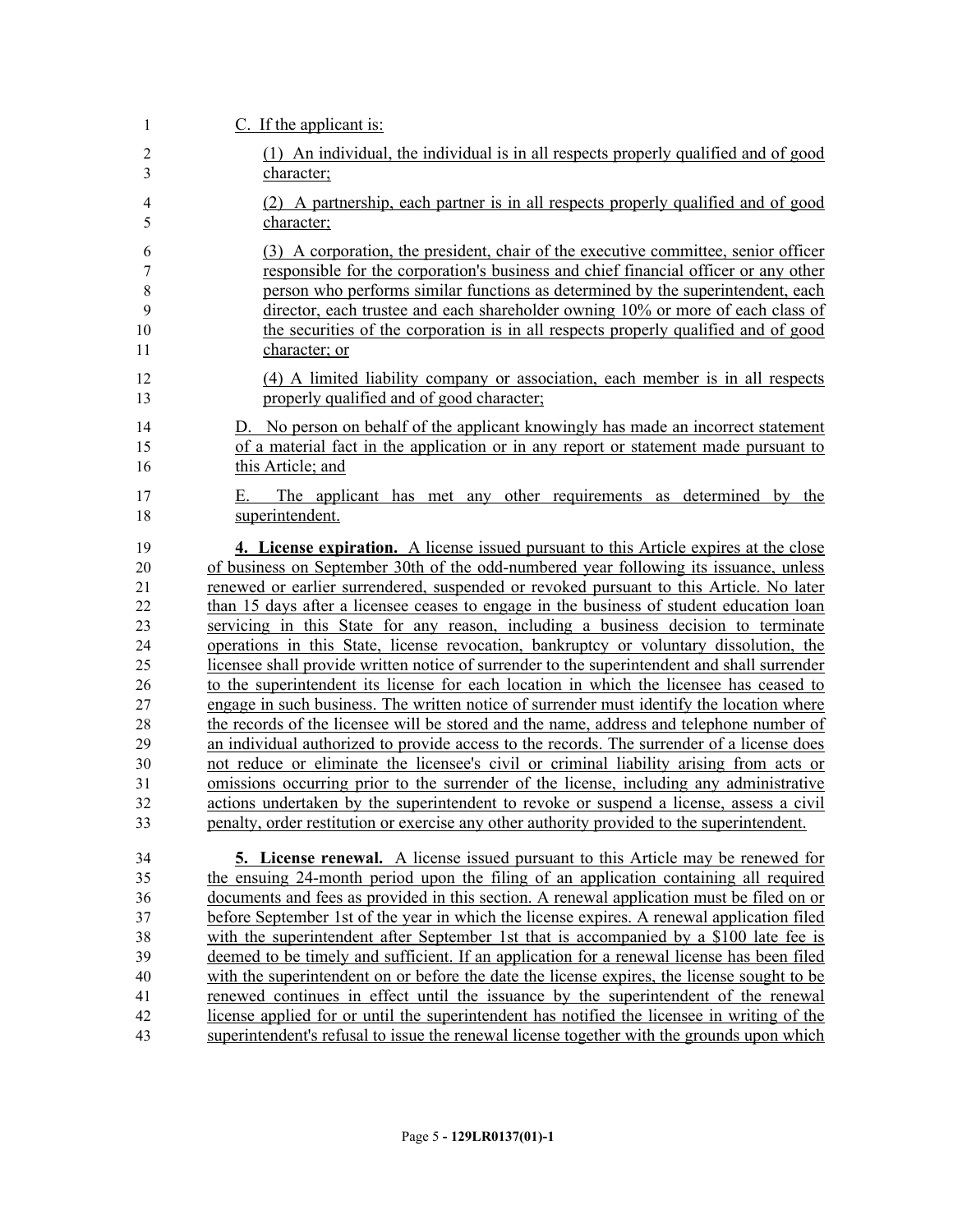the refusal is based. The superintendent may refuse to issue a renewal license on any ground on which the superintendent might refuse to issue an initial license.

 **6. Dishonored check.** If a check filed with the superintendent to pay a license, investigation or renewal fee under this section is dishonored, the superintendent shall automatically suspend the license or the renewal license that has been issued but is not yet effective. The superintendent shall give the licensee notice of the automatic suspension pending proceedings for revocation or refusal to renew and an opportunity for a hearing on such actions in accordance with Article 6.

 **7. Update application information.** An applicant or licensee under this Article shall notify the superintendent, in writing, of any change in the information provided in its initial application for a license or its most recent renewal application for a license, as applicable, not later than 10 business days after the occurrence of the event that results in the change.

 **8. Incomplete application.** The superintendent may consider an application for a license under this Article abandoned if the applicant fails to respond to any request for information required under this Article or any rules adopted pursuant to this Article, as long as the superintendent notifies the applicant, in writing, that the application will be considered abandoned if the applicant fails to submit the information within 60 days after the date on which the request for information was made. An application filing fee paid prior to the date an application is abandoned pursuant to this subsection may not be refunded. Abandonment of an application pursuant to this subsection does not preclude the applicant from submitting a new application for a license under this Article.

 **9. Change of license notification.** A licensee under this Article may not act within this State as a student loan servicer under any name or at any place of business other than those named in the license. Any change of location of a place of business of a licensee requires prior written notice to the superintendent. Not more than one place of business may be maintained under the same license, but the superintendent may issue more than one license to a licensee that complies with the provisions of this Article as to each license. A license is not transferable or assignable.

 **10. Records retention; records request.** A student loan servicer shall maintain adequate records of each student education loan transaction for not less than 2 years following the final payment on the student education loan or the assignment of the student education loan, whichever occurs first, or except as otherwise required by federal law, a federal student loan education agreement or a contract between the Federal Government and a licensee under this Article.

 Upon request by the superintendent, a student loan servicer shall make such records available or shall send such records to the superintendent by registered or certified mail, return receipt requested, or by any express delivery carrier that provides a dated delivery receipt, not later than 5 business days after requested by the superintendent to do so. The superintendent may grant a licensee additional time to make such records available or to send the records to the superintendent.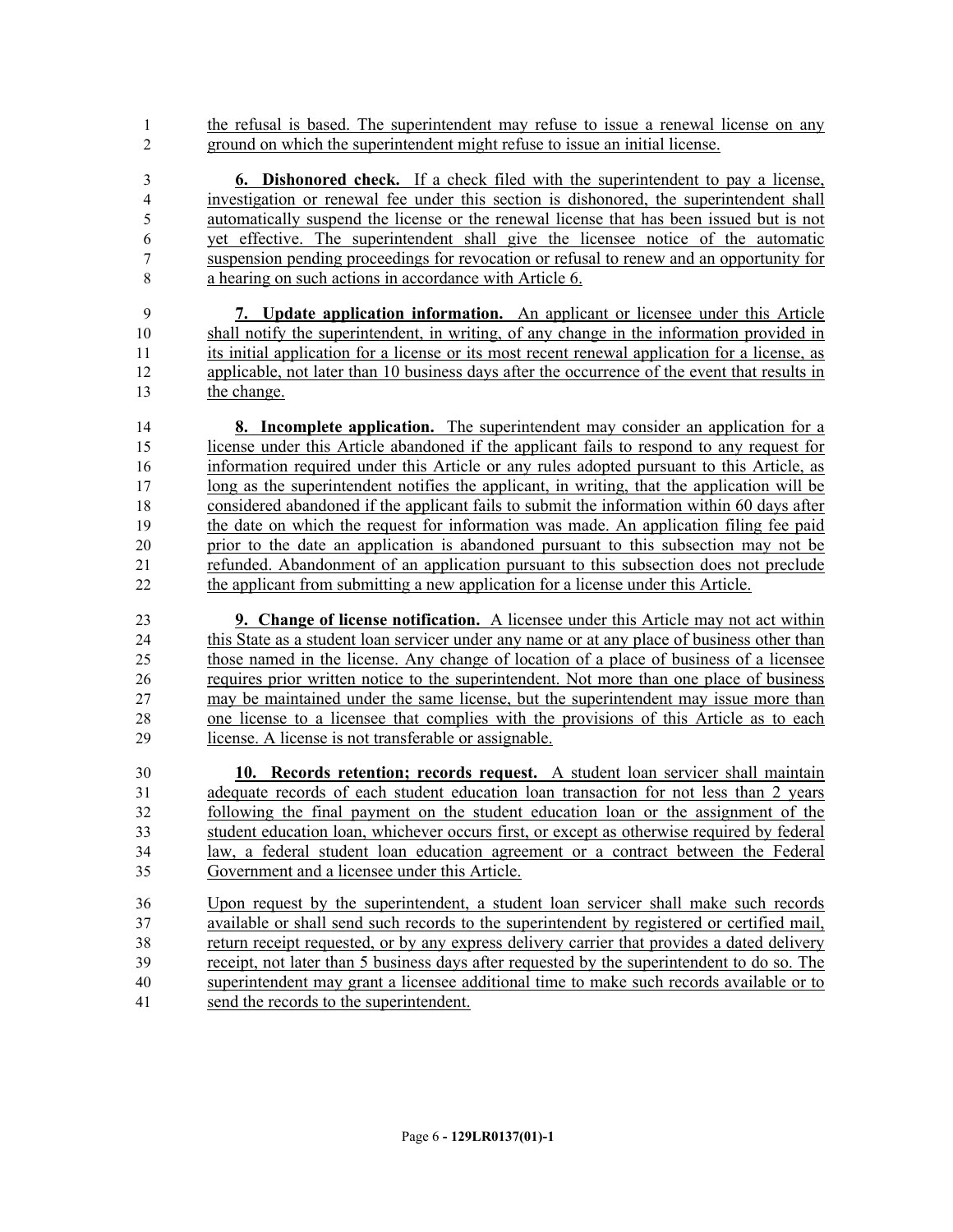| 1              | 11. License suspension and revocation; refusal to renew. The superintendent may             |
|----------------|---------------------------------------------------------------------------------------------|
| 2              | suspend, revoke or refuse to renew a license issued pursuant to this section or take any    |
| 3              | other action in accordance with Article 6 if the superintendent finds one of the following: |
| $\overline{4}$ | A. The licensee has violated any provision of this Article or any rule or order             |
| 5              | lawfully adopted or made pursuant to and within the authority of this Article; or           |
| 6              | B. Any fact or condition exists that, if it had existed at the time of the original         |
| 7              | application for the license, clearly would have warranted a denial of the license.          |
| 8              | An abatement of the license fee may not be made if the license is surrendered, revoked or   |
| 9              | suspended.                                                                                  |
| 10             | §14-108. Student loan servicers                                                             |
| 11             | <b>1. Definition.</b> As used in this section, "nonconforming payment" means a payment      |
| 12             | on a student education loan of a student loan borrower that is different than the required  |
| 13             | payment.                                                                                    |
| 14             | 2. Requirements. Except as otherwise provided in federal law, a federal student             |
| 15             | education loan agreement or a contract between the Federal Government and a student         |
| 16             | loan servicer, a student loan servicer shall comply with the requirements of this           |
| 17             | subsection.                                                                                 |
| 18             | A. A student loan servicer shall respond to a written inquiry from a student loan           |
| 19             | borrower or the representative of a student loan borrower within 30 days after              |
| 20             | receiving the inquiry.                                                                      |
| 21             | B. Upon receipt of a nonconforming payment on a student education loan of a                 |
| 22             | student loan borrower, a student loan servicer shall:                                       |
| 23             | (1) Ask the student loan borrower how the borrower prefers the student loan                 |
| 24             | servicer to apply a nonconforming payment;                                                  |
| 25             | (2) Note how the student loan borrower prefers the student loan servicer to apply           |
| 26             | a nonconforming payment;                                                                    |
| 27             | (3) Apply the nonconforming payment in the manner preferred by the student                  |
| 28             | loan borrower; and                                                                          |
| 29             | (4) Until the student loan borrower indicates otherwise, apply any future                   |
| 30             | nonconforming payments in the same manner preferred by the borrower as noted                |
| 31             | pursuant to subparagraph (2).                                                               |
| 32             | C. In the event of the sale, assignment or other transfer of the servicing of a student     |
| 33             | education loan that results in a change in the identity of the person to whom a student     |
| 34             | loan borrower is required to send payments or direct any communication concerning           |
| 35             | the student education loan:                                                                 |
| 36             | (1) As a condition of the sale, assignment or transfer, the student loan servicer           |
| 37             | shall require the new student loan servicer to honor all benefits originally                |
| 38             | represented as available to the student loan borrower during the repayment of the           |
| 39             | student education loan and preserve the availability of such benefits, including            |
| 40             | any benefits for which the student loan borrower has not yet qualified;                     |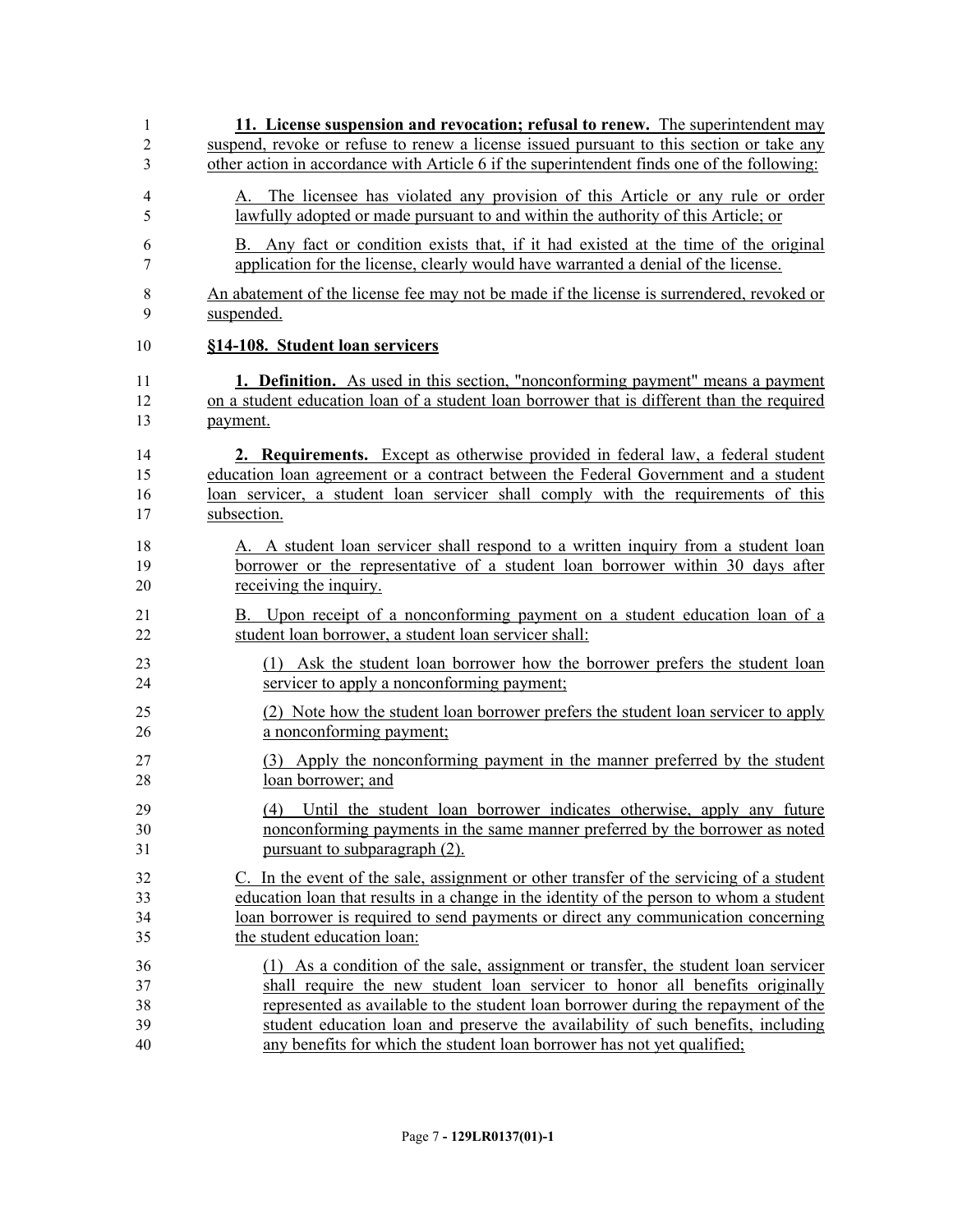| 1<br>$\overline{2}$ | (2) Within 45 days after the sale, assignment or transfer, the student loan servicer<br>shall transfer to the new student loan servicer all information regarding the       |
|---------------------|-----------------------------------------------------------------------------------------------------------------------------------------------------------------------------|
| 3<br>4              | student loan borrower, the account of the student loan borrower and the student<br>education loan of the student loan borrower, including the repayment status of the       |
| 5<br>6              | student loan borrower and any benefits associated with the student education loan<br>of the student loan borrower; and                                                      |
|                     |                                                                                                                                                                             |
| 7<br>8              | (3) The sale, assignment or transfer of the servicing of the student education loan<br>must be completed at least 7 days before the next payment on the loan is due.        |
| 9                   | D. A student loan servicer that obtains the right to service a student education loan                                                                                       |
| 10                  | shall adopt policies and procedures to verify that the student loan servicer has<br>received all information regarding the student loan borrower, the account of the        |
| 11<br>12            | student loan borrower and the student education loan of the student loan borrower,                                                                                          |
| 13                  | including, but not limited to, the repayment status of the student loan borrower and                                                                                        |
| 14                  | any benefits associated with the student education loan of the student loan borrower.                                                                                       |
| 15                  | 3. Prohibited acts. A student loan servicer may not:                                                                                                                        |
| 16<br>17            | A. Directly or indirectly employ a scheme, device or artifice to defraud or mislead<br>student loan borrowers;                                                              |
| 18                  | B. Engage in an unfair or deceptive practice toward any person or misrepresent or                                                                                           |
| 19                  | omit any material information in connection with the servicing of a student education                                                                                       |
| 20                  | loan, including, but not limited to, misrepresenting the amount, nature or terms of any                                                                                     |
| 21<br>22            | fee or payment due or claimed to be due on a student education loan, the terms and<br>conditions of the loan agreement or the borrower's obligations under the loan;        |
| 23                  | C. Obtain property by fraud or misrepresentation;                                                                                                                           |
| 24<br>25            | D. Misapply student education loan payments to the outstanding balance of a student<br>education loan;                                                                      |
| 26<br>27            | Provide inaccurate information to a credit bureau,<br>thereby harming the<br>Е.<br>determination of a student loan borrower's creditworthiness;                             |
| 28                  | F. Fail to report both the favorable and unfavorable payment history of a student loan                                                                                      |
| 29                  | borrower to a nationally recognized consumer credit bureau at least annually if the                                                                                         |
| 30                  | student loan servicer regularly reports information to such a credit bureau;                                                                                                |
| 31                  | G. Refuse to communicate with an authorized representative of a student loan                                                                                                |
| 32                  | borrower who provides a written authorization signed by the student loan borrower,                                                                                          |
| 33<br>34            | except that the student loan servicer may adopt procedures reasonably related to<br>verifying that the representative is in fact authorized to act on behalf of the student |
| 35                  | loan borrower;                                                                                                                                                              |
| 36                  | H. Make any false statement or omit a material fact in connection with information                                                                                          |
| 37                  | or reports filed with a governmental agency or in connection with an investigation                                                                                          |
| 38                  | conducted by the superintendent or another governmental agency; or                                                                                                          |
| 39                  | I. Fail to evaluate a student loan borrower for an income-based repayment program                                                                                           |
| 40                  | prior to placing the borrower in forbearance or default, if an income-based repayment                                                                                       |
| 41                  | program is available to the borrower.                                                                                                                                       |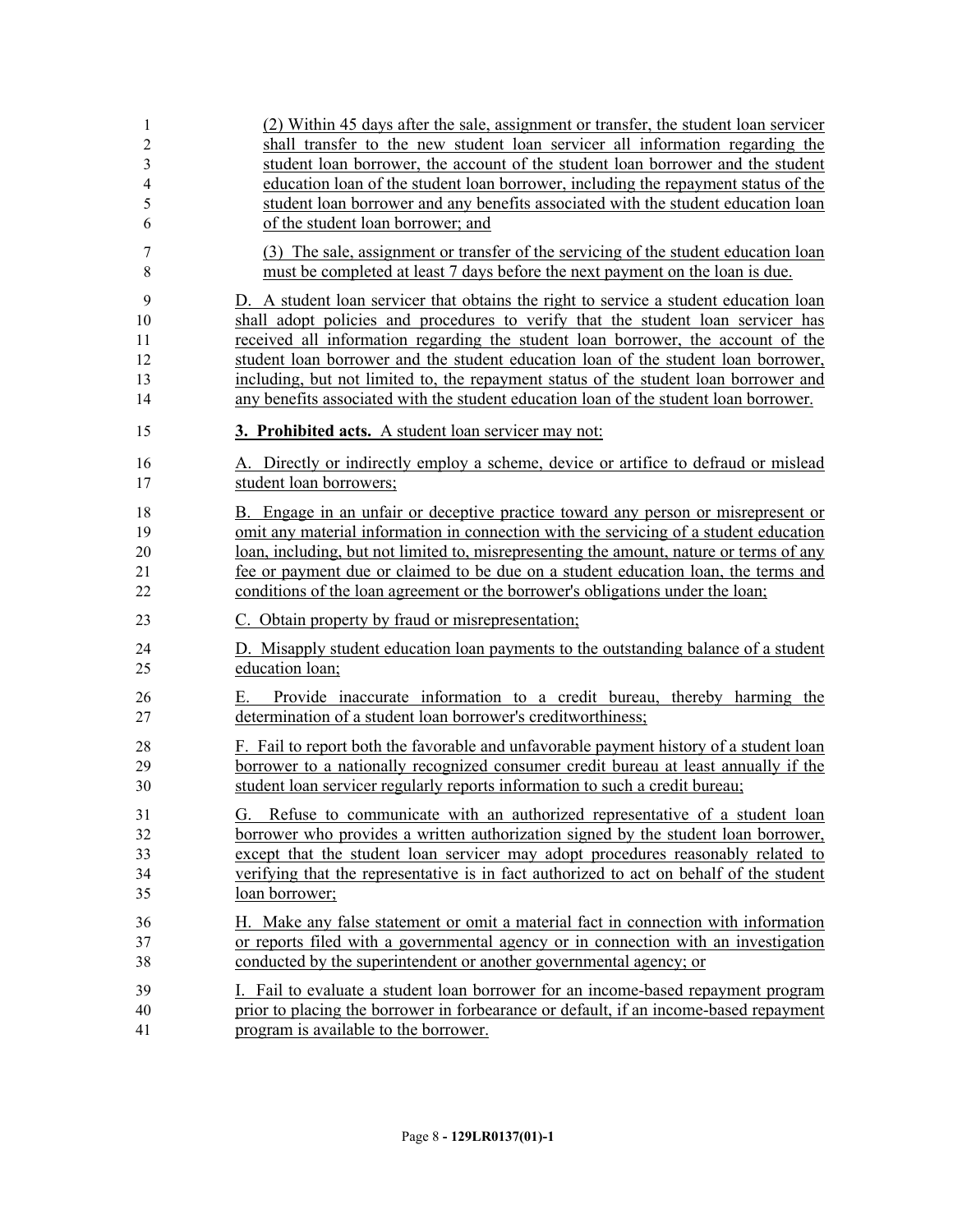| 1              | <b>4. Penalties.</b> A violation of this section is an unfair trade practice under the Maine |
|----------------|----------------------------------------------------------------------------------------------|
| $\overline{c}$ | Unfair Trade Practices Act and is subject to the enforcement and penalty provisions          |
| 3              | contained in that Act.                                                                       |
| 4              | A. A student loan servicer that fails to comply with any requirement imposed under           |
| 5              | this section with respect to a student loan borrower is liable in an amount equal to the     |
| 6              | sum of:                                                                                      |
| 7              | (1) Any actual damages sustained by the borrower as result of the failure;                   |
| 8              | (2) A monetary award equal to 3 times the total amount the student loan servicer             |
| 9              | collected from the borrower;                                                                 |
| 10             | (3) Punitive damages as the court may allow; and                                             |
| 11             | (4) In the case of any successful action by the borrower to enforce the liability            |
| 12             | set out in this subsection, the costs of the action, together with reasonable                |
| 13             | attorney's fees as determined by the court.                                                  |
| 14             | B. The remedies provided in this subsection are not intended to be the exclusive             |
| 15             | remedies available to a student loan borrower, nor must the borrower exhaust any             |
| 16             | administrative remedies provided under this subsection or any other applicable law           |
| 17             | before proceeding under this subsection.                                                     |
| 18             | §14-109. Superintendent powers and duties                                                    |
| 19             | 1. Investigations and examinations. The superintendent has the authority to                  |
| 20             | conduct investigations and examinations as follows.                                          |
| 21             | A. For purposes of initial licensing, license renewal, license suspension, license           |
| 22             | revocation or termination or general or specific inquiry or investigation to determine       |
| 23             | compliance with this Article, the superintendent may access, receive and use any             |
| 24             | books, accounts, records, files, documents, information or evidence belonging to a           |
| 25             | licensee or person under examination, including, but not limited to, criminal, civil         |
| 26             | and administrative history information; personal history and experience information,         |
| 27             | including independent credit reports obtained from a consumer reporting agency               |
| 28             | described in Section 603(p) of the federal Fair Credit Reporting Act, 15 United States       |
| 29             | Code, Section 1681a; and any other documents, information or evidence the                    |
| 30             | superintendent considers relevant to the inquiry or investigation regardless of the          |
| 31             | <u>location, possession, control or custody of such documents, information or evidence.</u>  |
| 32             | B. For the purposes of investigating violations or complaints arising under this             |
| 33             | Article or for the purposes of examination, the superintendent may review,                   |
| 34             | investigate or examine any licensee or person subject to this Article as often as            |
| 35             | necessary in order to carry out the purposes of this Article. The superintendent may         |
| 36             | direct, subpoena or order the attendance of and examine under oath any person whose          |
| 37             | testimony may be required about the student education loan or the business or subject        |
| 38             | matter of any such examination or investigation and may direct, subpoena or order            |
| 39             | the person to produce books, accounts, records, files and any other documents the            |
| 40             | superintendent considers relevant to the inquiry.                                            |
| 41             | In making an examination or investigation authorized by this section, the                    |
| 42             | superintendent may control access to any documents and records of the licensee or            |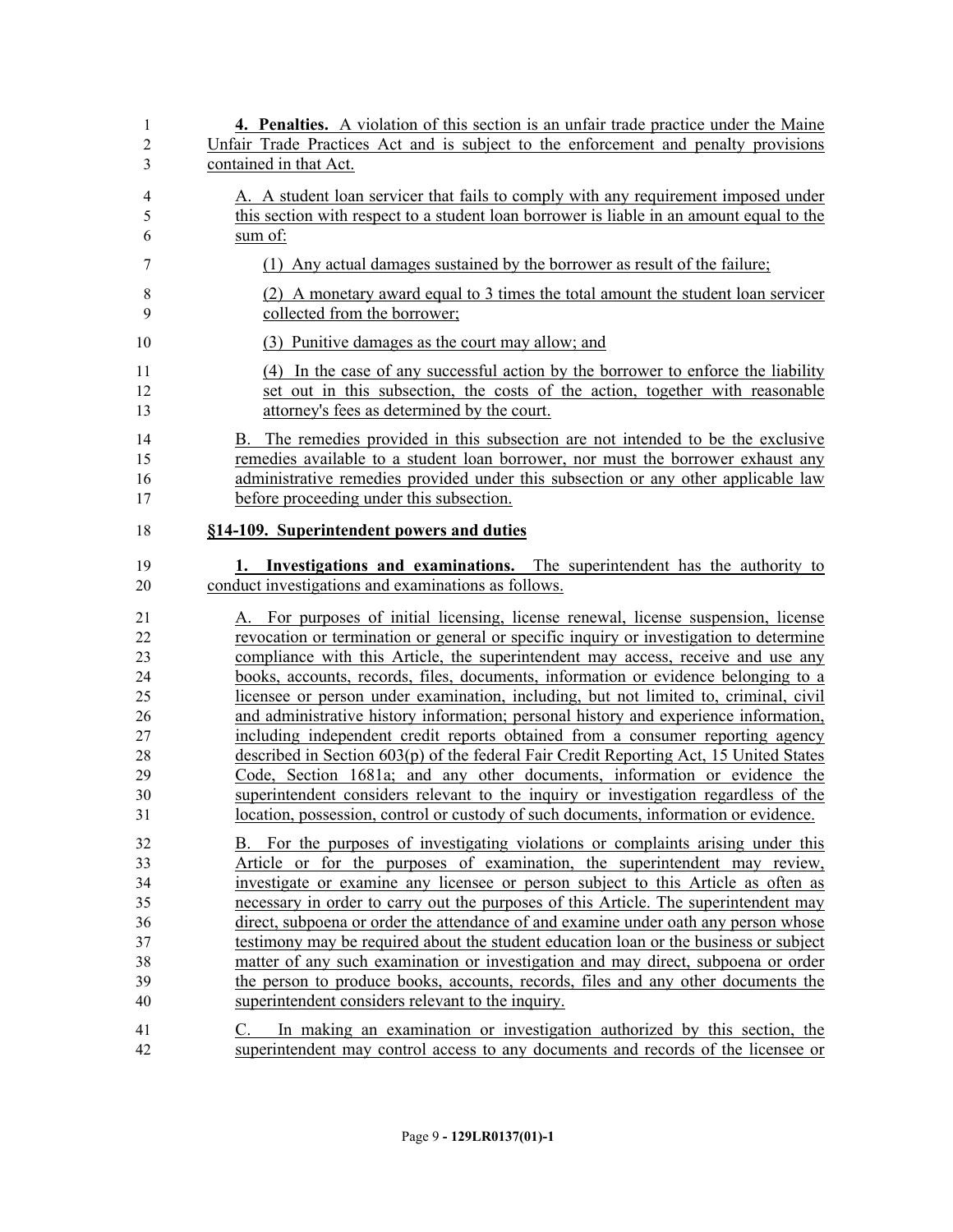| 1                    | person under examination or investigation. The superintendent may take possession                                                                                                                                                                                                         |
|----------------------|-------------------------------------------------------------------------------------------------------------------------------------------------------------------------------------------------------------------------------------------------------------------------------------------|
| $\overline{2}$       | of the documents and records or place a person in exclusive charge of the documents                                                                                                                                                                                                       |
| 3                    | and records in the place where they are usually kept. During the period of control, a                                                                                                                                                                                                     |
| $\overline{4}$       | person may not remove or attempt to remove any of the documents and records                                                                                                                                                                                                               |
| 5                    | except pursuant to a court order or with the consent of the superintendent. Unless the                                                                                                                                                                                                    |
| 6                    | superintendent has reasonable grounds to believe the documents or records of the                                                                                                                                                                                                          |
| $\boldsymbol{7}$     | licensee or person have been, or are at risk of being, altered or destroyed for purposes                                                                                                                                                                                                  |
| $\,$ 8 $\,$          | of concealing a violation of this Article, the licensee or owner of the documents and                                                                                                                                                                                                     |
| 9                    | records may have access to the documents or records as necessary to conduct its                                                                                                                                                                                                           |
| 10                   | ordinary business affairs.                                                                                                                                                                                                                                                                |
| 11                   | D. In order to carry out the purposes of this section, the superintendent may:                                                                                                                                                                                                            |
| 12<br>13<br>14       | Retain attorneys, accountants or other professionals and specialists as<br>(1)<br>examiners, auditors or investigators to conduct or assist in the conduct of<br>examinations or investigations;                                                                                          |
| 15                   | (2) Enter into agreements or relationships with other government officials or                                                                                                                                                                                                             |
| 16                   | regulatory associations in order to improve efficiencies and reduce regulatory                                                                                                                                                                                                            |
| 17                   | burden by sharing resources, standardized or uniform methods or procedures and                                                                                                                                                                                                            |
| 18                   | documents, records, information or evidence obtained under this section;                                                                                                                                                                                                                  |
| 19                   | (3) Use, hire, contract for or employ public or privately available analytical                                                                                                                                                                                                            |
| 20                   | systems, methods or software to examine or investigate the licensee or person                                                                                                                                                                                                             |
| 21                   | subject to this Article;                                                                                                                                                                                                                                                                  |
| 22                   | (4) Accept and rely on examination or investigation reports made by other                                                                                                                                                                                                                 |
| 23                   | government officials, within or without this State; and                                                                                                                                                                                                                                   |
| 24                   | (5) Accept audit reports made by an independent certified public accountant for                                                                                                                                                                                                           |
| 25                   | the licensee or person subject to this Article in the course of that part of the                                                                                                                                                                                                          |
| 26                   | examination covering the same general subject matter as the audit and may                                                                                                                                                                                                                 |
| 27                   | incorporate the audit report in a report of examination, report of investigation or                                                                                                                                                                                                       |
| 28                   | other writing of the superintendent.                                                                                                                                                                                                                                                      |
| 29<br>30<br>31<br>32 | A licensee or person subject to investigation or examination under this section<br>Е.<br>may not knowingly withhold, abstract, remove, mutilate or destroy any books,<br>physical records, computer records or other information relating to information<br>regulated under this Article. |
| 33                   | F. Whenever it appears to the superintendent that a person has violated, is violating                                                                                                                                                                                                     |
| 34                   | or is about to violate a provision of this Article or a rule adopted pursuant to this                                                                                                                                                                                                     |
| 35                   | Article or that a licensee or an owner, director, officer, member, partner, shareholder,                                                                                                                                                                                                  |
| 36                   | trustee, employee or agent of the licensee has committed fraud, engaged in dishonest                                                                                                                                                                                                      |
| 37                   | activities or made a misrepresentation, the superintendent may take action against the                                                                                                                                                                                                    |
| 38                   | person or licensee in accordance with Article 6.                                                                                                                                                                                                                                          |
| 39                   | G. The costs of an investigation conducted by the superintendent must be paid by the                                                                                                                                                                                                      |
| 40                   | licensee or person being investigated.                                                                                                                                                                                                                                                    |
| 41                   | H. The superintendent shall adopt rules to implement this Article. Rules adopted                                                                                                                                                                                                          |
| 42                   | pursuant to this paragraph are routine technical rules as defined in Title 5, chapter                                                                                                                                                                                                     |
| 43                   | 375, subchapter 2-A.                                                                                                                                                                                                                                                                      |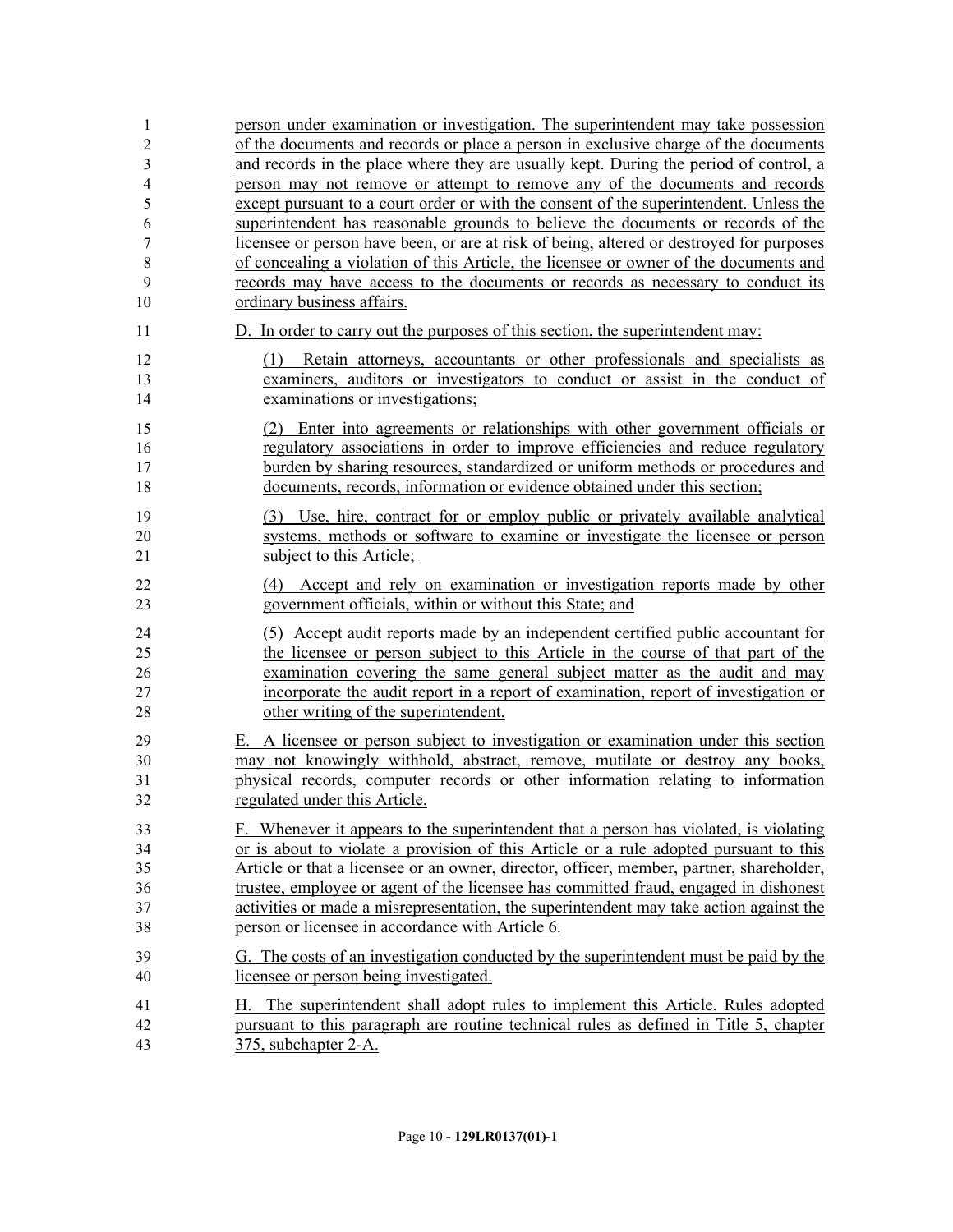### **§14-110. Compliance with federal law**

 A student loan servicer shall comply with all applicable federal laws and regulations relating to student education loan servicing, including, but not limited to, the federal Truth in Lending Act, 15 United States Code, Sections 1601 to 1667f (2010), as amended, and the regulations adopted pursuant to that Act. In addition to any other remedies provided by law, a violation of that Act or regulations adopted pursuant to that Act is a violation of this section and a basis upon which the superintendent may take enforcement action pursuant to this Article.

**Sec. 2. Effective date.** This Act takes effect January 1, 2020.

#### **SUMMARY**

This bill does the following.

 1. It creates a position of student loan ombudsman under the Superintendent of Consumer Credit Protection within the Department of Professional and Financial Regulation, Bureau of Consumer Credit Protection. The student loan ombudsman's duties include: receiving, reviewing and, if possible, resolving complaints from student loan borrowers; compiling and analyzing student loan borrower data; assisting student loan borrowers to understand their rights and responsibilities; providing information to the public, agencies and Legislators regarding concerns of student loan borrowers and making recommendations to resolve them; analyzing and monitoring the development and implementation of other legislation and policies that affect student loan borrowers and recommending necessary changes; reviewing student education loan history for borrowers who consent; disseminating information about the ombudsman's availability to assist others; seek the assistance of financial institutions or the Finance Authority of Maine in the resolution of student loan borrower complaints; and other necessary actions.

 2. It requires the superintendent to submit an annual report by January 1st of each year in regard to the effectiveness of the student loan ombudsman and to recommend additional steps necessary to gain regulatory control over licensing and enforcement with respect to student loan servicers.

 3. It establishes a licensing procedure for student loan servicers, which includes an investigation of an applicant, along with a license fee and an investigation fee and requires the costs of the investigation to be paid by the licensee or person being investigated.

 4. It identifies prohibited acts for student loan servicers, including employing any scheme, device or artifice to defraud or mislead student loan borrowers.

 5. It identifies duties of the superintendent in regard to investigations and examinations of student loan servicers.

 6. It exempts from the student loan servicer requirements imposed by this legislation most financial institutions licensed by the State, including licensed banks and credit unions, supervised financial organizations, Maine financial institutions and mutual